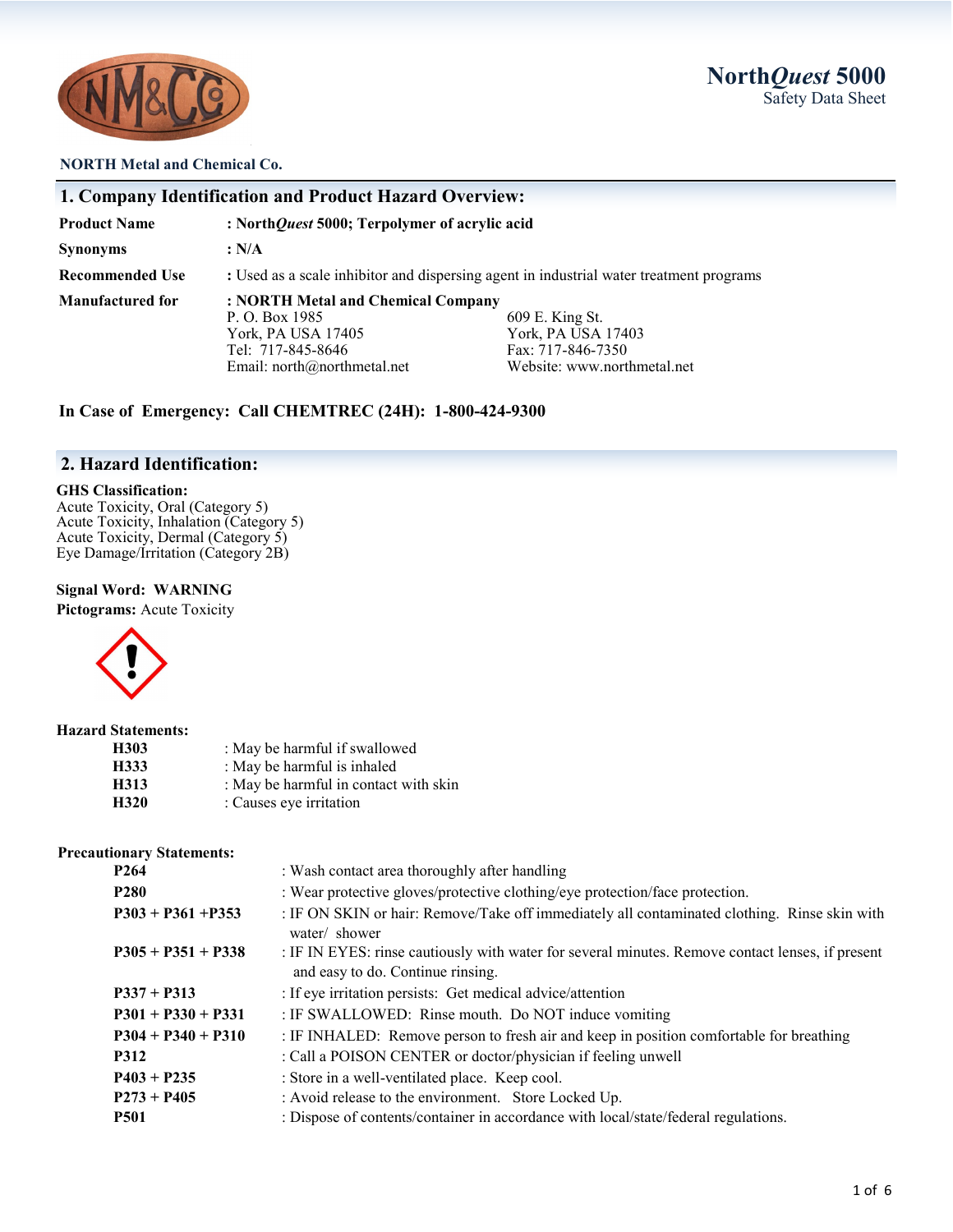## **3. Composition/Information on Ingredient:**

**Chemical Name : North***Quest* **5000,** Terpolymer of acrylic acid

- **Chemical Family :** Acrylic based Terpolymer
- **Chemical Formula :** Not applicable

| Substance:                 | <b>CAS Number:</b> | <b>Hazard</b> | Compo. $(\%$ ) |
|----------------------------|--------------------|---------------|----------------|
| Terpolymer of Acrylic Acid | 40623-75-4         | See Section 2 | Proprietary    |
| Water                      | 7732-18-5          |               | Proprietary    |

## **4. First Aid Measures:**

| Eyes                               | : Flush with running water for at least fifteen minutes. If irritation persists, get medical aid.                                                                                                                                                                                             |
|------------------------------------|-----------------------------------------------------------------------------------------------------------------------------------------------------------------------------------------------------------------------------------------------------------------------------------------------|
| <b>Skin</b>                        | : Flush with running water for fifteen minutes. If irritation persists, get medical aid.                                                                                                                                                                                                      |
| Ingestion                          | : If the product is swallowed, first rinse mouth with water. Call doctor/ physician/poison center<br>immediately. Do not induce vomiting. Never give anything by mouth to an unconscious person.<br>If a person vomits, place him/her in recovery position so the vomit does not enter lungs. |
| <b>Inhalation</b>                  | : If safe to do so, remove individual from further exposure. Keep warm and at rest. If cough or other<br>symptoms develop, call doctor/poison center immediately.                                                                                                                             |
| <b>PPE</b> for first<br>responders | : Gloves and safety goggles are highly recommended.                                                                                                                                                                                                                                           |

## **5. Fire Fighting Measures:**

| Flash Point $(^{\circ}C)$                                    | : Above $100 \text{ °C}/212 \text{ °F}$ .                                                                                                                                                                                                                                                                                                                                                                                                                                                                                                         |
|--------------------------------------------------------------|---------------------------------------------------------------------------------------------------------------------------------------------------------------------------------------------------------------------------------------------------------------------------------------------------------------------------------------------------------------------------------------------------------------------------------------------------------------------------------------------------------------------------------------------------|
| <b>Flammable Limits</b>                                      | : Not applicable.                                                                                                                                                                                                                                                                                                                                                                                                                                                                                                                                 |
| <b>Auto ignition Temp.</b>                                   | : Not applicable.                                                                                                                                                                                                                                                                                                                                                                                                                                                                                                                                 |
| <b>Flammable Class</b>                                       | : Not applicable.                                                                                                                                                                                                                                                                                                                                                                                                                                                                                                                                 |
| <b>Flame Propagation or</b><br><b>Burning Rate of Solids</b> | : Not available.                                                                                                                                                                                                                                                                                                                                                                                                                                                                                                                                  |
| <b>General Hazard</b>                                        | : Evacuate personnel downwind in-order to avoid inhalation of irritating and/or harmful fumes and smoke.                                                                                                                                                                                                                                                                                                                                                                                                                                          |
| <b>Extinguishing Media</b><br><b>Hazardous Combustion</b>    | : Water spray, chemical-type foam. Appropriate for the surrounding area.                                                                                                                                                                                                                                                                                                                                                                                                                                                                          |
| <b>Products</b>                                              | : Carbon monoxide, carbon dioxide, sulfur oxides.                                                                                                                                                                                                                                                                                                                                                                                                                                                                                                 |
|                                                              | Fire Fighting Procedures: This product is a non-flammable substance. However, hazardous decomposition and combustion<br>products such as carbon and sulfur oxides are formed if product is burning. Cool exposed containers<br>with water spray to prevent over heating.                                                                                                                                                                                                                                                                          |
|                                                              | Fire Fighting Equipment: Respiratory and eye protection are required for fire fighting personnel. Full protective equipment<br>(bunker gear) and self-contained breathing apparatus (SCBA) should be used for all indoor fires and any<br>significant outdoor fires. Evacuate area and fight fire from safe distance or a protected location. Move<br>fire-exposed containers, if allowable without sacrificing the safety of the firefighters. If possible,<br>firefighters should control run-off water to prevent environmental contamination. |
| <b>Sensitivity to Static Discharge</b>                       | : Not sensitive.                                                                                                                                                                                                                                                                                                                                                                                                                                                                                                                                  |

**Sensitivity to Mechanical Impact :** Not sensitive.

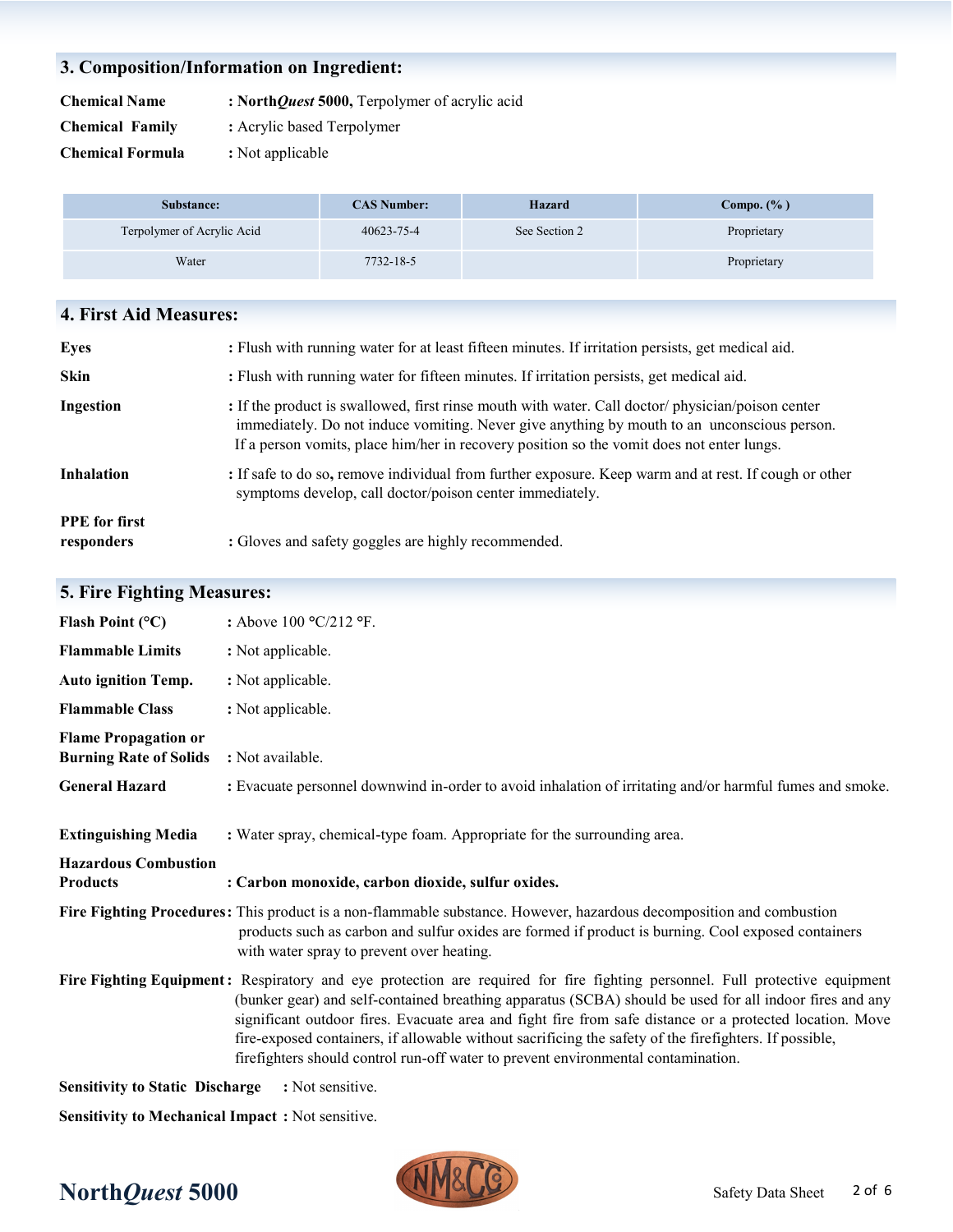| <b>6. Accidental Release Measures:</b>      |                                                                                                                                                                                                                                                                                                                                                     |
|---------------------------------------------|-----------------------------------------------------------------------------------------------------------------------------------------------------------------------------------------------------------------------------------------------------------------------------------------------------------------------------------------------------|
| <b>Protective Gear for Personnel:</b>       |                                                                                                                                                                                                                                                                                                                                                     |
|                                             | For Small Spill : Safety glasses or chemical splash goggles, chemically resistant gloves (rubber/latex), chemically<br>resistant boots, and any appropriate body protection to minimize direct contact to the skin.                                                                                                                                 |
|                                             | For Large Spill: Triple gloves (rubber and nitrile over latex), chemical resistant suit, boots, hard hat, full face mask/an air<br>purifying respirator (NIOSH approved). Self contained breathing apparatus must be worn in situations<br>where fumigant gas generation and low oxygen levels are a consequence of contamination from the<br>leak. |
| <b>Spill Clean-up</b><br><b>Procedures:</b> |                                                                                                                                                                                                                                                                                                                                                     |
|                                             | For Small Spill : In the event of a small spill, the leak should be contained with an absorbent pad and placed in a properly<br>labeled waste disposal container immediately. Clean the spill area with water. Do not let chemical/waste<br>enter the environment                                                                                   |
|                                             | For Large Spill: In the event of a large spill, contain the spill immediately and dispose according to state, federal, and<br>local hazardous waste regulation. Do not let chemical/waste enter the environment.                                                                                                                                    |
| Environmental                               |                                                                                                                                                                                                                                                                                                                                                     |
| <b>Precaution</b>                           | : Water spill: use appropriate containment to avoid run off or release to sewer or other waterways.<br>Land spill: use appropriate containment to avoid run off or release to ground.<br>General precaution: remove containers of strong acid and alkali from the release area.                                                                     |
| <b>Release Notes</b>                        | : If spill could potentially enter any waterway, including intermittent dry creeks, contact local authorities.                                                                                                                                                                                                                                      |

## **7. Handling and Storage:**

| Handling | : Use appropriate personal protective equipment as specified in Section 8. Handle in a well-ventilated |
|----------|--------------------------------------------------------------------------------------------------------|
|          | area. Handle in a manner consistent with good industrial/manufacturing techniques and practices.       |
|          | Wash hands thoroughly with soap and water after use. Remove contaminated clothing and protective       |
|          | equipment before entering eating areas.                                                                |
| --       |                                                                                                        |

**Storage** : Store in a cool, dry well-ventilated area. Keep containers closed when not in use. Keep product isolated from incompatible materials/conditions such as freezing temperatures.

### **8. Exposure Controls and Personal Protection:**

**Engineering Controls :** Use appropriate engineering controls to minimize exposure to vapors generated via routine use. Maintain adequate ventilation of workplace and storage areas.

### **Personal Protective**

**Equipment: Eyes and face:** Wear safety glasses with side shields or goggles when handling this material. **Skin:** Avoid direct contact with skin. Wear rubber gloves, apron, boots or whole bodysuit when handling this product. **Respiratory:** Avoid breathing vapor or mist. Use NIOSH approved respiratory protection equipment when air borne exposure is excessive. If used, full face-piece replaces the need for face shield and/or chemical goggles. Consult the respirator manufacturer to determine the appropriate type of equipment for a given application.

**Work Hygienic Practices:** Facilities storing or using this material should be equipped with emergency eyewash, and a safety shower. Good personal hygiene practices should always be followed.

### **Exposure Limits:**

| Substance:                 | <b>CAS No.:</b> | <b>OSHA STEL</b> | <b>OSHA PEL</b> | <b>ACGIH TLV</b> | <b>ACGIH STEL</b> |
|----------------------------|-----------------|------------------|-----------------|------------------|-------------------|
| Terpolymer of Acrylic Acid | 40623-75-4      | N/A              | N/A             | N/A              | N/A               |

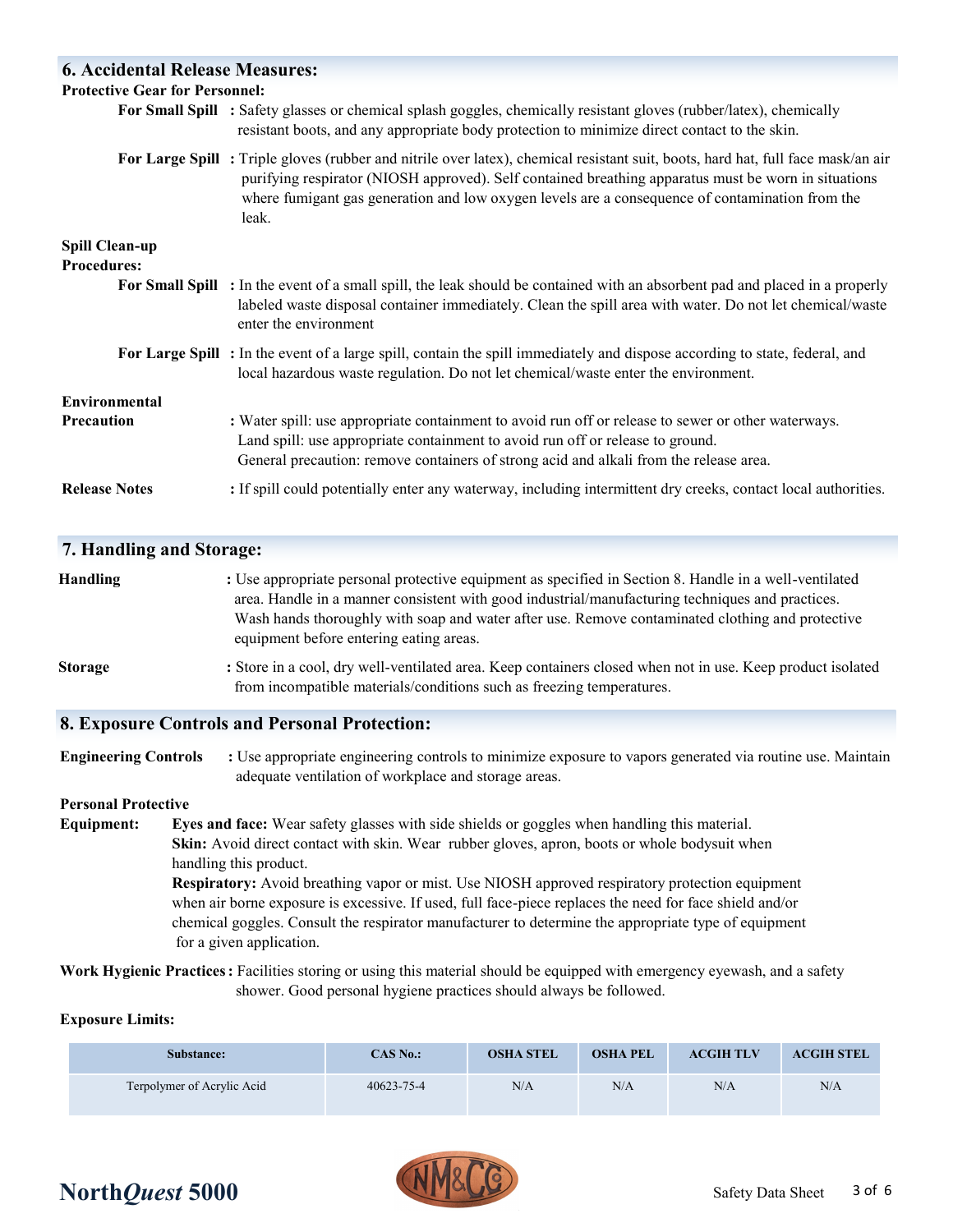| <b>9. Chemical and Physical Properties:</b> |                                 |                              |                                    |
|---------------------------------------------|---------------------------------|------------------------------|------------------------------------|
| Appearance                                  | : Clear liquid                  | <b>Decomposition Temp.</b>   | : Not available                    |
| Odor                                        | : Characteristic                | <b>Evaporation Rate</b>      | : Not available                    |
| Odor threshold                              | : Not available                 | Flammability                 | : Not flammable                    |
| Color                                       | : Yellow color                  | <b>Upper Explosive Limit</b> | : Not available                    |
| pH (1% Solution)                            | $: 1.5 - 3.5$                   | <b>Vapor Pressure</b>        | : 3.2 kPa @ $25^{\circ}$ C (Water) |
| <b>Melting Point</b>                        | : $>$ -5 $^{\circ}$ C           | <b>Vapor Density</b>         | : Not available                    |
| <b>Freezing Point</b>                       | : $\le$ -5 $\mathrm{^{\circ}C}$ | <b>Specific Gravity</b>      | $: 1.150 - 1.250$                  |
| <b>Boiling Range</b>                        | $: >100^{\circ}C$               | <b>Solubility</b>            | : Soluble in water                 |
| <b>Flash Point</b>                          | $: >100^{\circ}C$               | <b>Partition Coefficient</b> | : Not available                    |
| Viscosity (cPs) @ 25 $\degree$ C            | $: 500$ cps max                 | <b>Auto Ignition Temp.</b>   | : Not available                    |

## **10. Stability and Reactivity:**

| <b>Stability</b>           | : The product is stable under normal ambient conditions of temperature and pressure.                                     |
|----------------------------|--------------------------------------------------------------------------------------------------------------------------|
| Polymerization             | : Polymerization may occur at higher temperatures.                                                                       |
| <b>Hazardous</b>           | <b>Decomposition Products:</b> Carbon monoxide, carbon dioxide and sulfur oxides.                                        |
|                            | <b>Incompatible Materials</b> : Strong alkalis, amines, nitrites, sulfites, reducing agents, oxidizing agents.           |
| <b>Conditions to Avoid</b> | : Avoid exposure to extreme temperatures, contact with incompatible chemicals, uncontrolled contact<br>with accelerants. |

## **11. Toxicological Information:**

### **Acute Toxicity:**

| Oral LD <sub>50</sub>       | : $>$ 2500 mg/kg (Rat)** |
|-----------------------------|--------------------------|
| Dermal $LD_{50}$            | : No data available      |
| Inhalation LD <sub>50</sub> | : No data available      |

\*\*Classification based on similar product (Polyacrylic acid, CAS No.: 9003-01-4) as no toxicology information is currently available for North*Quest* 5000.

### **Corrosion/Irritation:**

| Skin<br>Eyes          | : No data available<br>: No data available. |  |  |
|-----------------------|---------------------------------------------|--|--|
| <b>Sensitization:</b> |                                             |  |  |
| Respiratory           | : No data available.                        |  |  |
| Skin                  | : No data available.                        |  |  |
| Carcinogenicity       | : No data available.                        |  |  |
| Mutagenicity          | : No data available.                        |  |  |

| Mutagement                  | : ino data available. |
|-----------------------------|-----------------------|
| <b>Reproductive Effects</b> | : No data available.  |
| <b>Teratogenic Effects</b>  | : No data available.  |
|                             |                       |

**Routes of Exposure** : Eyes, Skin, Inhalation.

**Long Term Exposure Health Effects:**

| Eyes              | : Can cause severe irritation to the eyes if exposure if prolonged.                       |
|-------------------|-------------------------------------------------------------------------------------------|
| Skin              | : Can cause significant irritation if exposure is prolonged.                              |
| <b>Inhalation</b> | : Can lead to coughing, nasal congestion, tightness of chest and /or shortness of breath. |
| Ingestion         | : Can lead to possible nausea or vomiting.                                                |



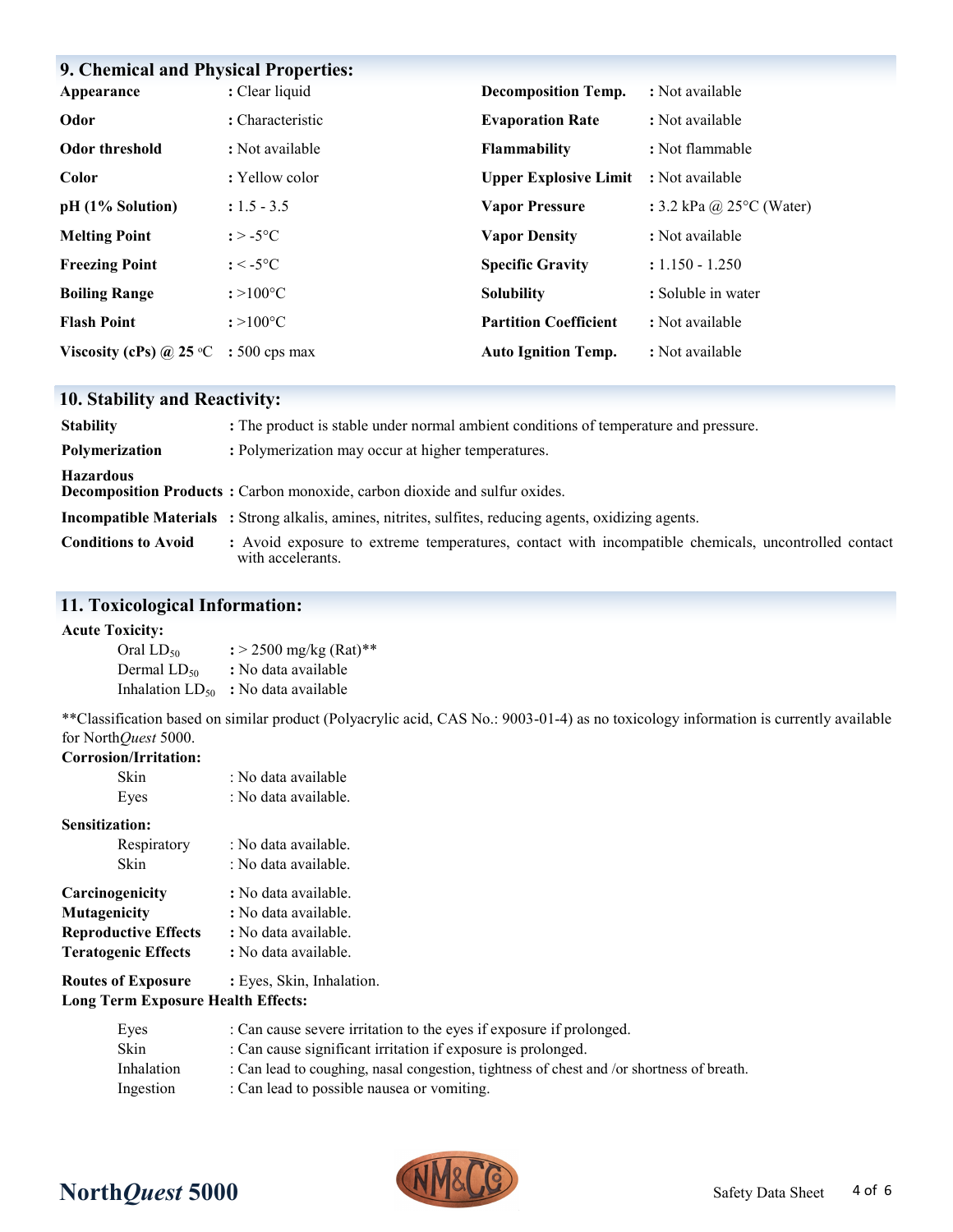## **12. Ecological Information:**

### **All work practices must be aimed at eliminating environmental contamination.**

| <b>Biodegradability</b>                                 | : No data available.                                                                                                                          |
|---------------------------------------------------------|-----------------------------------------------------------------------------------------------------------------------------------------------|
| <b>Bioaccumulative</b><br><b>Potential</b>              | : No data available.                                                                                                                          |
| <b>Terrestrial Ecotoxicity</b>                          | : This material may be harmful or fatal to contaminated plants or animals,<br>especially if large volumes are released into the environments. |
| <b>Aquatic Ecotoxicity</b>                              | : This material may be harmful or fatal to the aquatic environments if large volumes are released.                                            |
| <b>Aquatic Invertebrates:</b>                           | No data available.                                                                                                                            |
| <b>Mobility in Soil</b><br><b>Other Adverse Effects</b> | : No data available.<br>: No data available.                                                                                                  |

| <b>13. Disposal Considerations:</b> |                                                                                                                                                                                                                                |
|-------------------------------------|--------------------------------------------------------------------------------------------------------------------------------------------------------------------------------------------------------------------------------|
| <b>Disposal Method</b>              | : Dispose of waste at an appropriate waste disposal facility according to current applicable laws and<br>regulations.                                                                                                          |
| <b>For Large Spills</b>             | : Contain material and call local authorities for emergency assistance.                                                                                                                                                        |
| <b>Product Disposal</b>             | : Dispose of at a supervised incineration facility or an appropriate waste disposal facility according to<br>current applicable local, state and federal laws, regulations and product characteristics at time of<br>disposal. |
| <b>Empty Container</b>              | : Contaminated container should be labeled and disposed in accordance to local, state and federal laws and<br>regulations.                                                                                                     |
| <b>General Comments</b>             | : Refer to section 6, accidental release measures for additional information.                                                                                                                                                  |

## **14. Transport Information:**

| <b>Regulatory</b><br><b>Information</b> | UN No. | <b>Proper Shipping Name</b> | <b>UN Class</b> | Packing<br>Group | Labels |
|-----------------------------------------|--------|-----------------------------|-----------------|------------------|--------|
| <b>US DOT</b>                           | None   | Not Regulated               | None            |                  | None   |
| <b>IMDG</b>                             | None   | Not Regulated               | None            |                  | None   |
| <b>IATA</b>                             | None   | Not Regulated               | None            |                  | None   |

## **15. Regulatory Information:**

**U.S. Federal Regulations:**

**TSCA:** All components of this product are listed on the TSCA inventory.

**CERCLA**: Acrylic Acid, RQ - 5000 Lbs (2267.98 KG). RCRA Waste Code: U008 (2-propenoic acid)

**SARA TITLE III (EPCRA) Section 302/304:** No components of this product were found to be on the hazardous chemicals list.

**SARA TITLE III (EPCRA) Section 311/312:** Acute health hazard.